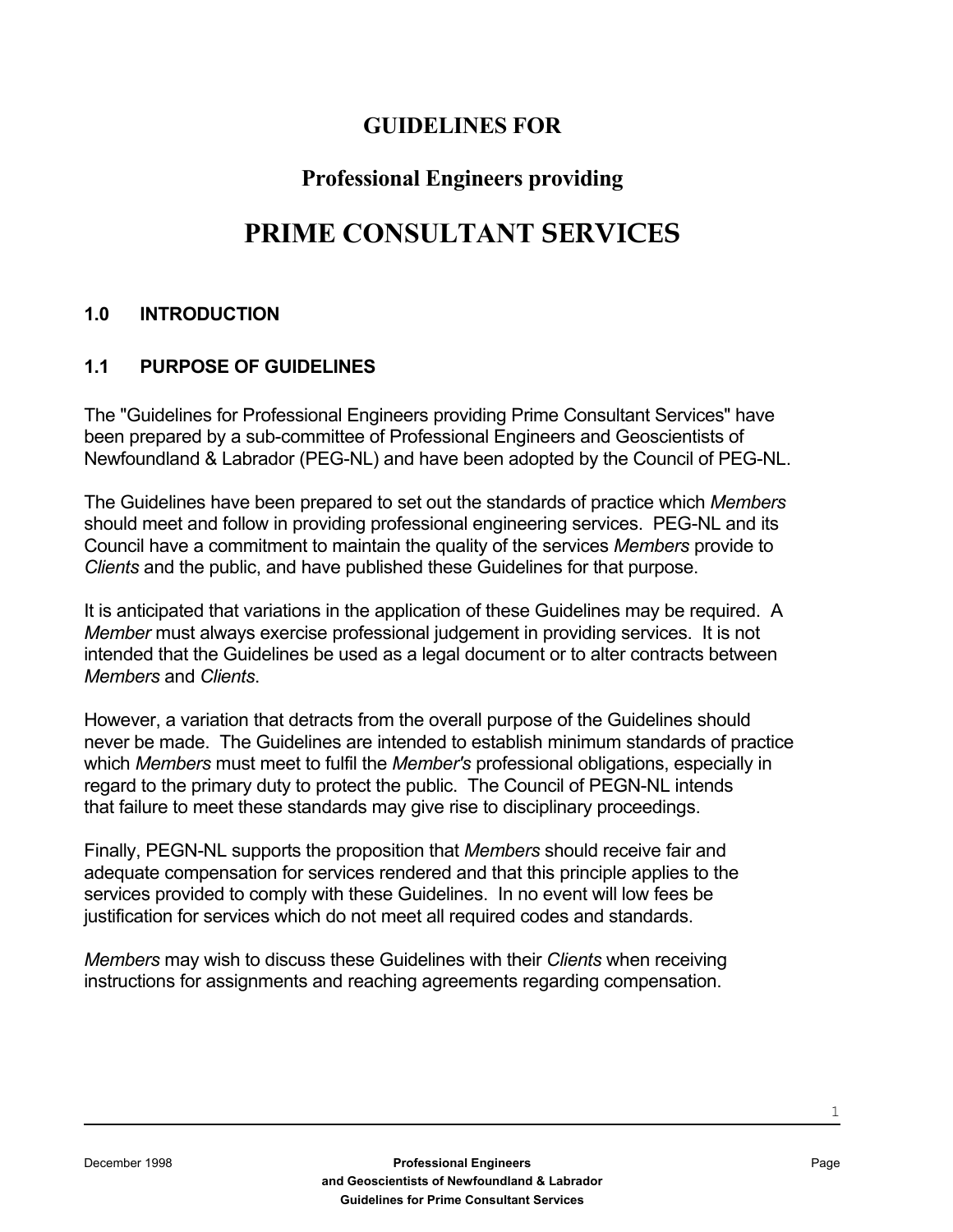#### **1.2 SCOPE OF GUIDELINES**

These Guidelines apply to Prime Consulting Services.

The Guidelines outline the professional services which should be provided by the *Prime Consultant*. They specify tasks which should be performed to achieve designs which are in the best interest of the *Client* and the public and which are properly coordinated with the construction team participants. These Guidelines should assist in maintaining the integrity of the overall project.

#### **2.0 DEFINITIONS**

#### *Additional Services***:**

Services, as set out in section 4.3, which the *Prime Consultant* may provide in addition to the *Basic Services*.

#### *As-Built Drawings***:**

Drawings which are prepared from measurements taken on site to depict accurately the actual sizes of elements of the construction.

#### *Authority Having Jurisdiction***:**

The governmental body with authority to administer and enforce the applicable codes or the local by-laws.

#### *Basic Services***:**

The services provided by the *Prime Consultant* as set out hereafter in Section 4.2.

#### *Client***:**

The party who engages the *Prime Consultant* to provide professional services.

#### *Contract Documents***:**

All documents including the engineering and architectural drawings and specifications as defined in the construction contract(s) for the project.

#### *Design Engineers of Record:*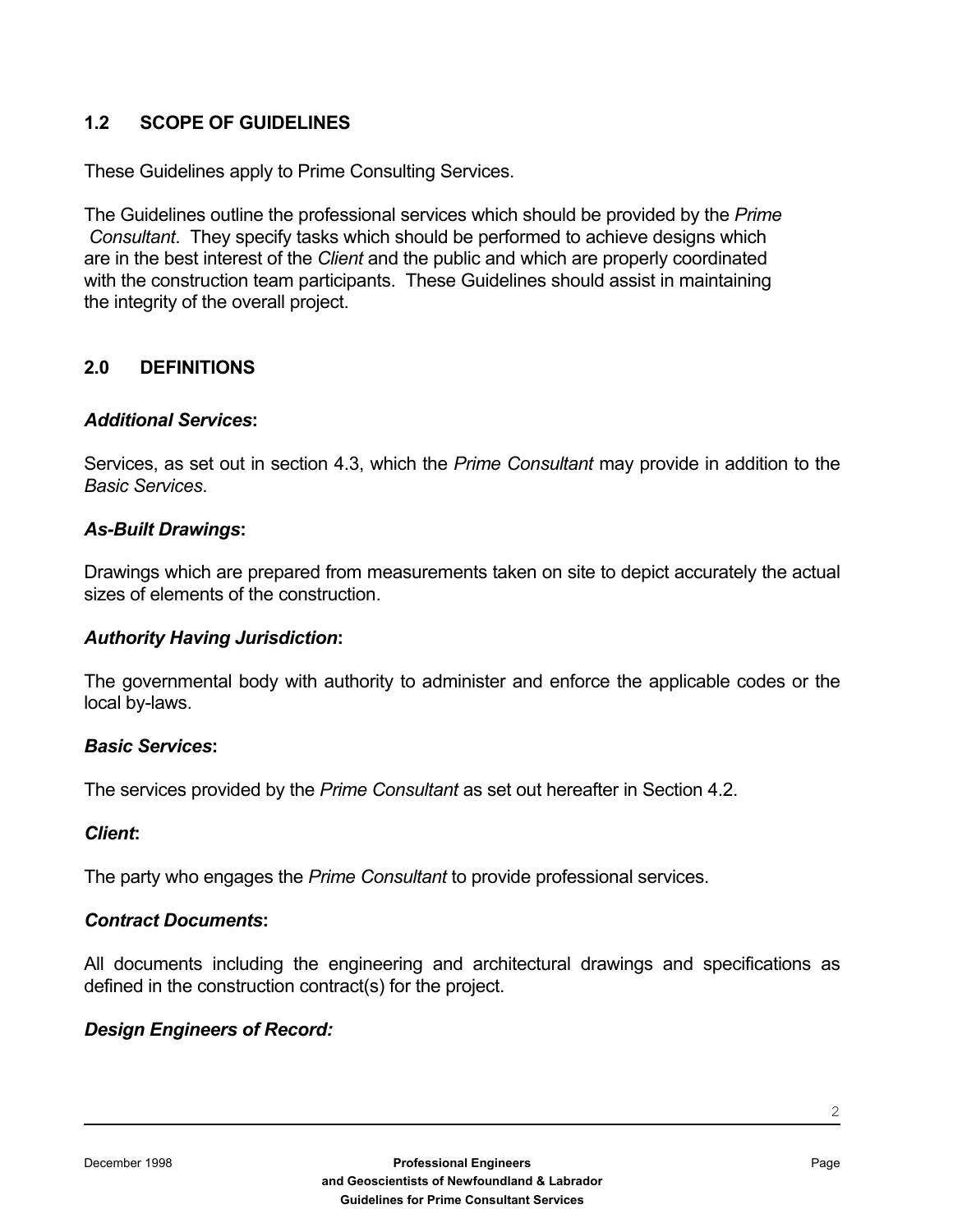The *Professional Engineers* who produce and are responsible for the design documents which are issued for construction, for example, the Structural Engineer of Record, the Electrical Engineer of Record, etc.

#### *Field Services***:**

The services provided by the *Prime Consultant* as set out in Section 4.2.5 to ascertain if the project is generally in accordance with the *Contract Documents*.

#### *General Contractor***:**

The contractor who has a contract with the *Owner* for the construction of all or a portion of the project.

#### *Member***:**

A *Member* in good standing with PEGN-NL*.*

#### *Owner***:**

The person, company or other entity who controls the property under consideration and has the authority of ownership.

#### *Prime Consultant***:**

The individual who, or firm which, is registered with PEG-NL or the Newfoundland Association of Architects, and who or which has the responsibility to coordinate the design and the field reviews of the various design professionals (such as structural, mechanical, electrical, geotechnical, architectural) for the project.

#### *Professional Engineer***:**

The person who holds a certificate of registration to engage in the practice of engineering under the Engineers and Geoscientists Act.

#### *Record Drawings***:**

Drawings which represent the final drawings issued and which normally incorporate such items as addenda, change orders and significant modifications made during construction. Site measurements need not be incorporated onto these drawings unless significant differences from the specified dimensions occur. Variations from the *Contract Documents* may be noted, where appropriate, with remarks or comments.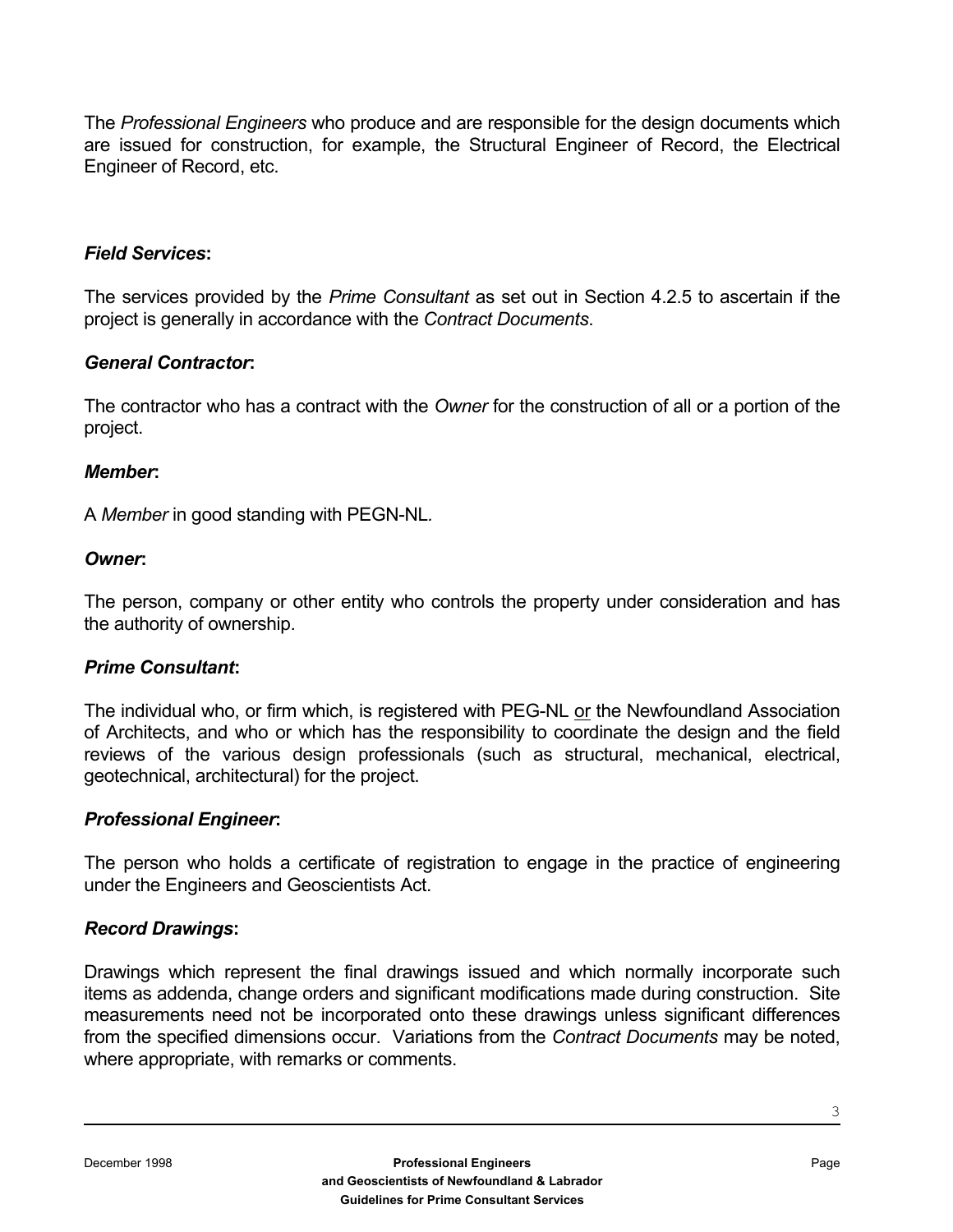#### *Subcontractor***:**

The person, company or other entity who contracts with the *General Contractor* to perform a specified part of the *General Contractor's* work.

#### *Submittal(s)***:**

Items required by the *Contract Documents* to be submitted such as requests for payment, progress reports, shop drawings, manufacturer's literature on equipment, cost reports, schedules, etc. *Submittals* are normally used to aid in determining if the work and work products conform with the intent of the *Contract Documents*.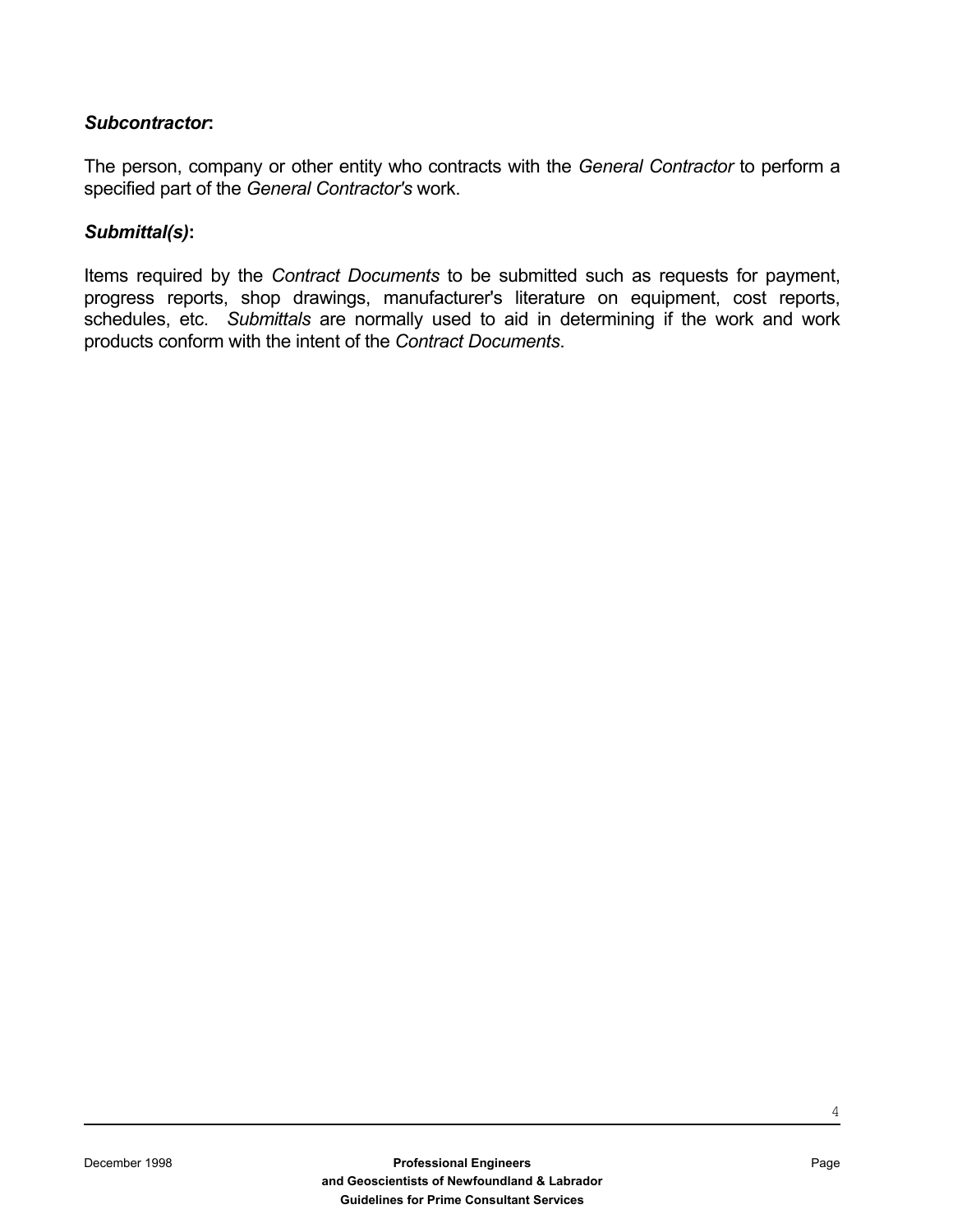#### **3.0 PROJECT ORGANIZATION AND RESPONSIBILITIES**

#### 3.1 **RESPONSIBILITIES OF ORGANIZATION PARTICIPANTS**

#### 3.1.1 **OWNER**

- It is not the mandate of this guideline to stipulate the responsibilities of the *Owner*. However, in order that the design and construction of the project may be carried out in a manner that meets appropriate standards of public safety and the requirements of applicable regulations, the *Owner* should:
- 3.1.1.1Retain or cause to be retained a *Prime Consultant* with responsibility for the design and contract administration of the project;
- 3.1.1.2Cooperate with the *Prime Consultant* to set out a written description of the scope of the consulting services, and an adequate written description of the project;
- 3.1.1.3Before the commencement of the consulting services, finalize or cause to be finalized a written agreement with the *Prime Consultant*;
- 3.1.1.4Cooperate with the *Prime Consultant* in establishing a realistic schedule for the provision of design services;
- 3.1.1.5Authorize in writing any *Additional Services* that may be required beyond the scope of the *Basic Services* contract;
- 3.1.1.6Assure that all required approvals, licences and permits from the *Authorities Having Jurisdiction* are obtained prior to proceeding with construction;
- 3.1.1.7Recognize that drawings, specifications and other documents prepared by the *Prime Consultant* are for the project and that such documents shall not be used or copied for other projects without the agreement of the *Consultant*;
- 3.1.1.8Recognize that, because code interpretation of the *Authority Having Jurisdiction* may differ from that of the design team, some changes may occur;
- 3.1.1.9Recognize that, even with a well-qualified design team and with a design meeting reasonable criteria and standards, some unforseen changes may occur and that accordingly a reasonable contingency should be included in the *Owner's* budget.

#### 3.1.2 **PRIME CONSULTANT**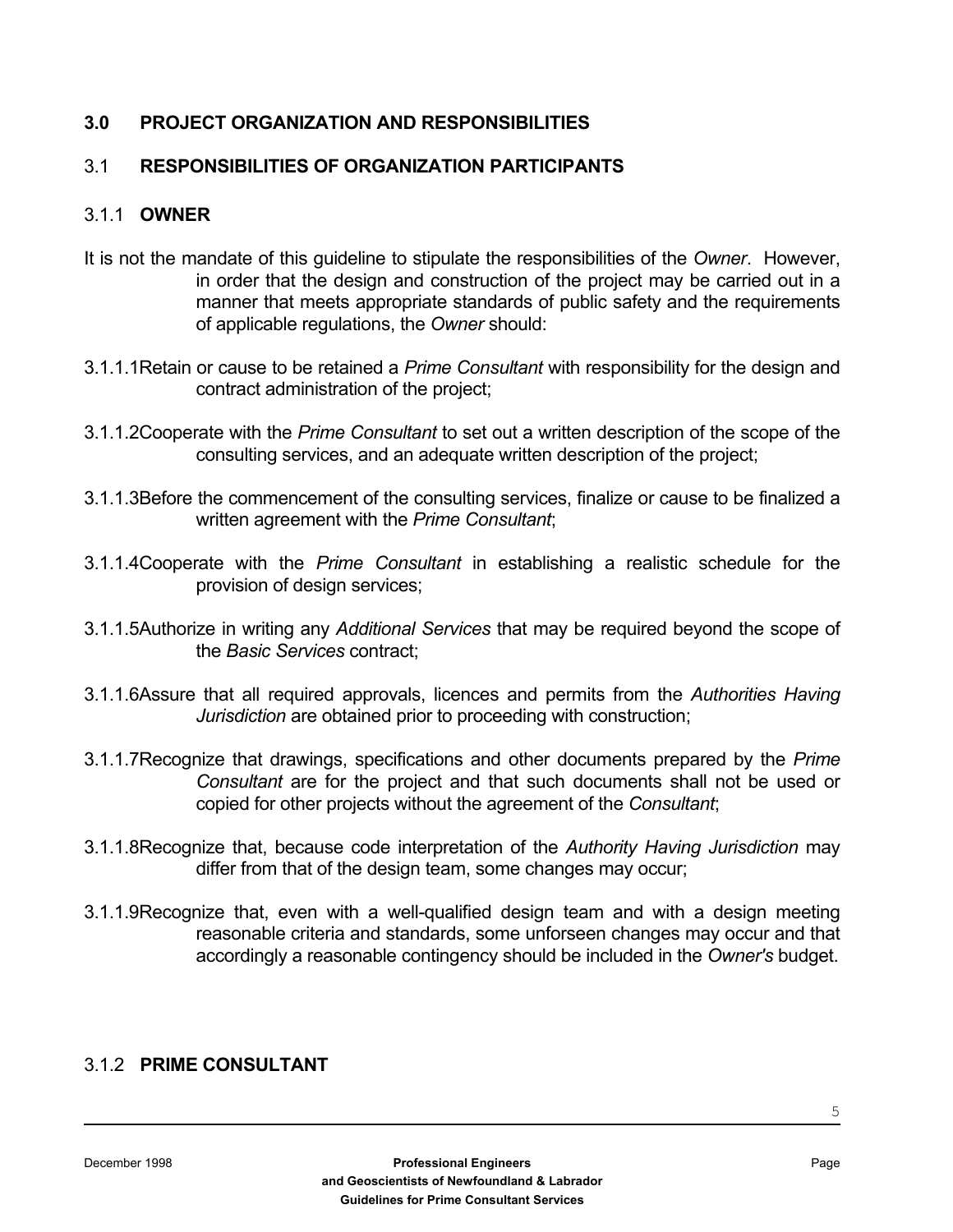The *Prime Consultant* is involved from project concept to completion, including responsibilities for all building system design disciplines. He/she is responsible to the *Owner* for the complete design, general contract administration, and other services, necessary to deliver the project.

The *Prime Consultant* should:

- 3.1.2.1Interpret and define the needs of the *Owner*. The *Prime Consultant* should identify any special design criteria and ensure such are included in the design documents;
- 3.1.2.2Engage and coordinate the work of all sub-consultants. Ensure that all subconsultants have the appropriate experience and resources to fulfil their discipline responsibilities;
- 3.1.2.3Arrange for all necessary preliminary studies and estimates, on behalf of the of the *Owner*;
- 3.1.2.4Arrange for, and coordinate the work of all specialty consultants and testing agencies on behalf of the *Owner*;
- 3.1.2.5Outline the scope of assignment to each design professional for design, preparation of *Contract Documents,* review of work during construction and contract administration;
- 3.1.2.6Ensure all design disciplines adhere to project cost and quality parameters during the design process;
- 3.1.2.7Provide timely information in sufficient detail as required by the design team to adequately perform its duties;
- 3.1.2.8Ensure proper review of the designs, drawings and other *Contract Documents*  produced by the design team including interdisciplinary review;
- 3.1.2.9Draft the forms of tenders and, if required, arrange for project tendering, review of tenders, and awarding of contract, on behalf of the *Owner;*
- 3.1.2.10Inform the design team of tender call results;
- 3.1.2.11Provide the design team with necessary documentation needed for contract administration;
- 3.1.2.12Ensure proper communication of information between the *Owner,* the contractor and the design team so that the work proceeds in a manner that complies with applicable codes and regulations and meets the *Owner's* needs;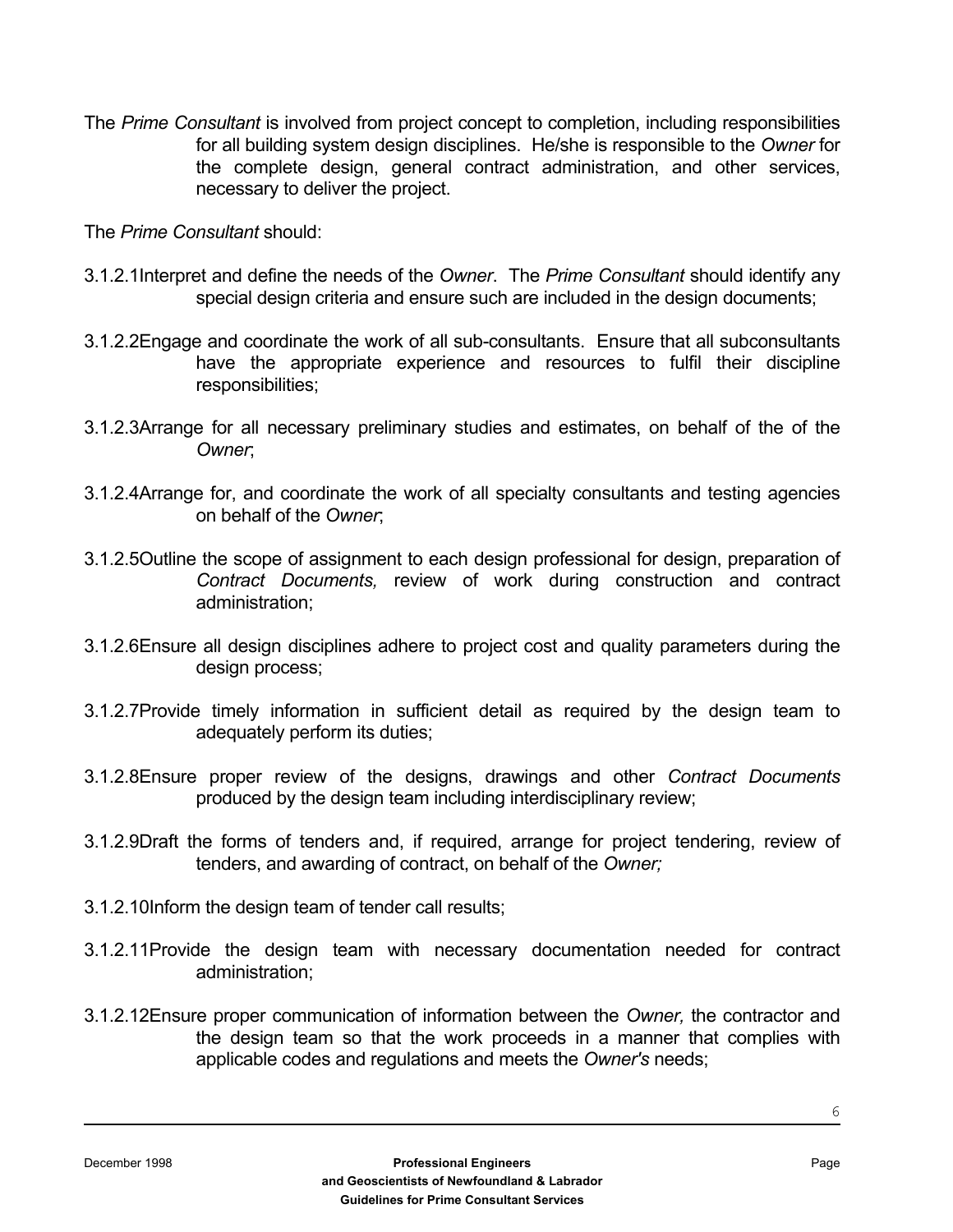- 3.1.2.13Process shop drawings, progress claims, and change order requests;
- 3.1.2.14Ensure that the workmanship, materials, and project executions meet the intent of the design and *Contract documents*;
- 3.1.2.15Attend job meetings and ensure attendance by all design disciplines;
- 3.1.2.16Arrange for periodic and final inspections, certificates, system commissioning, and warranty checks.

#### 3.1.3**DESIGN ENGINEERS OF RECORD**

- 3.1.3.1The *Design Engineers of Record* are responsible for the integrity of the design of the building systems shown on *Contract Documents*.
- 3.1.3.2The *Design Engineers of Record* may rely on other *Members* for information affecting each system but each design discipline has the overall responsibility to see that all design is undertaken as is necessary to achieve the agreed scope-of-work, that meets acceptable engineering standards.
- 3.1.3.3The *Prime Consultant* is responsible for setting out a written description of the scope of the sub-consultant services sufficient to enable each discipline to meet the design and field review requirements of these Guidelines and applicable codes and regulations.

#### 3.1.4 **GENERAL CONTRACTOR**

- It is not the mandate of this guideline to stipulate the responsibilities of the *General Contractor*, however, the *Contract Documents* should clearly state that:
- 3.1.4.1The *General Contractor* is responsible for all labour, materials, equipment and plant required to complete the work;
- 3.1.4.2The *General Contractor* is responsible for the construction methods, techniques, sequences, procedures, safety precautions and programs associated with the construction work, all as set out in the *Contract Documents*;
- 3.1.4.3The *General Contractor* is responsible for coordinating the work of the *Sub-Contractors* and for checking the *Sub-Contractors'* work;
- 3.1.4.4The *General Contractor* is responsible for verifying that the work is complete prior to requesting a field review by the *Prime Consultant*;
- 3.1.4.5The *General Contractor* is responsible for providing reasonable written notice to the *Prime Consultant* when components are ready for field review;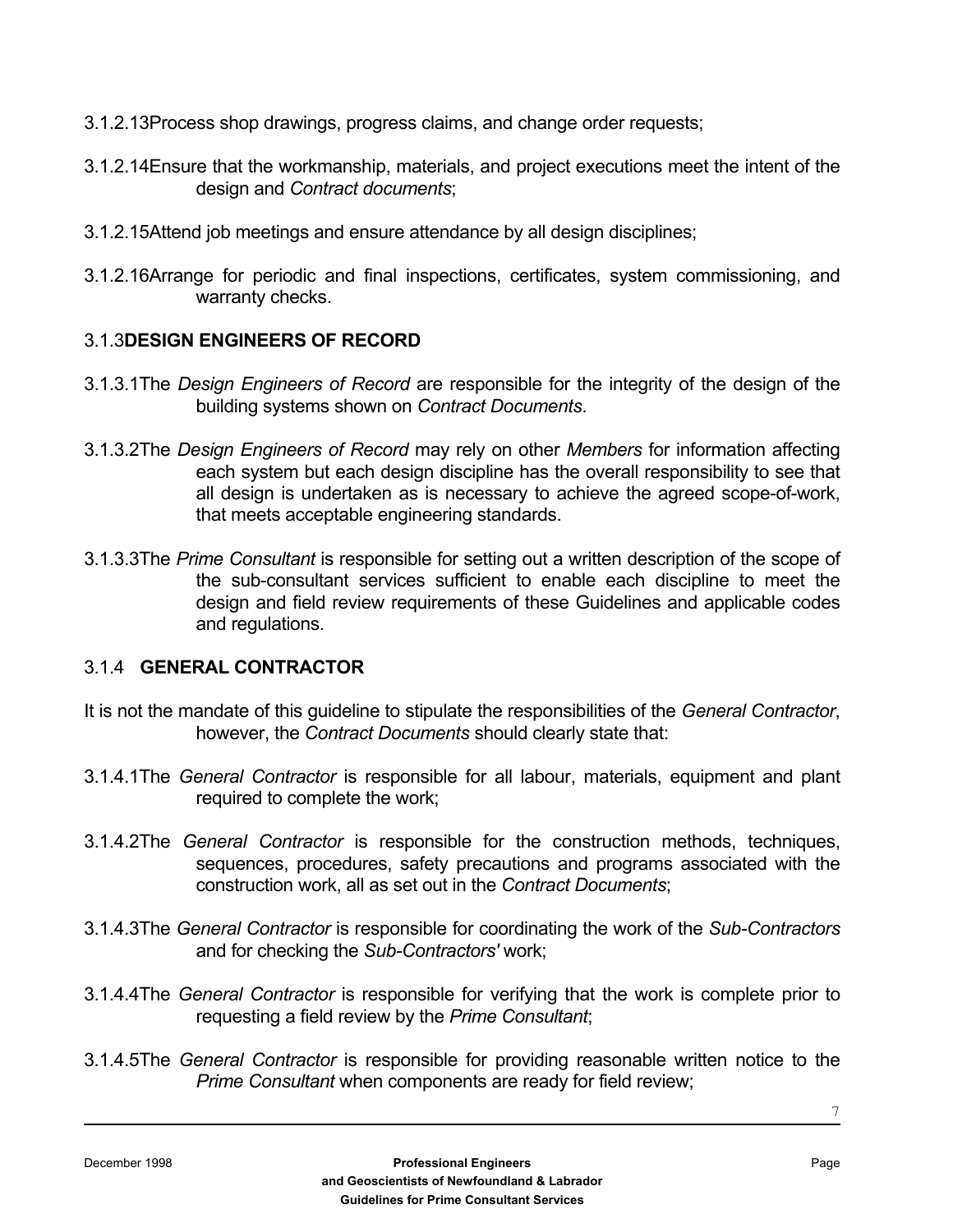- 3.1.4.6The *Prime Consultant's* field review does not relieve the *General Contractor* from his responsibilities to complete the work in conformance with the *Contract Documents*;
- 3.1.4.7All potential *General Contractors* and *Subcontractors* submitting bids are advised to visit the site prior to the tender closing.

#### 3.2 **SELECTION OF CONSULTANTS**

The recommended procedures for selecting a consultant are as described in the "Selection by Ability" booklet published by PEG-NL.

#### **4.0 GUIDELINES FOR PROFESSIONAL PRACTICE**

The following are guidelines for the services which a *Prime Consultant* should consider providing as part of good practice. These guidelines deal in an advisory way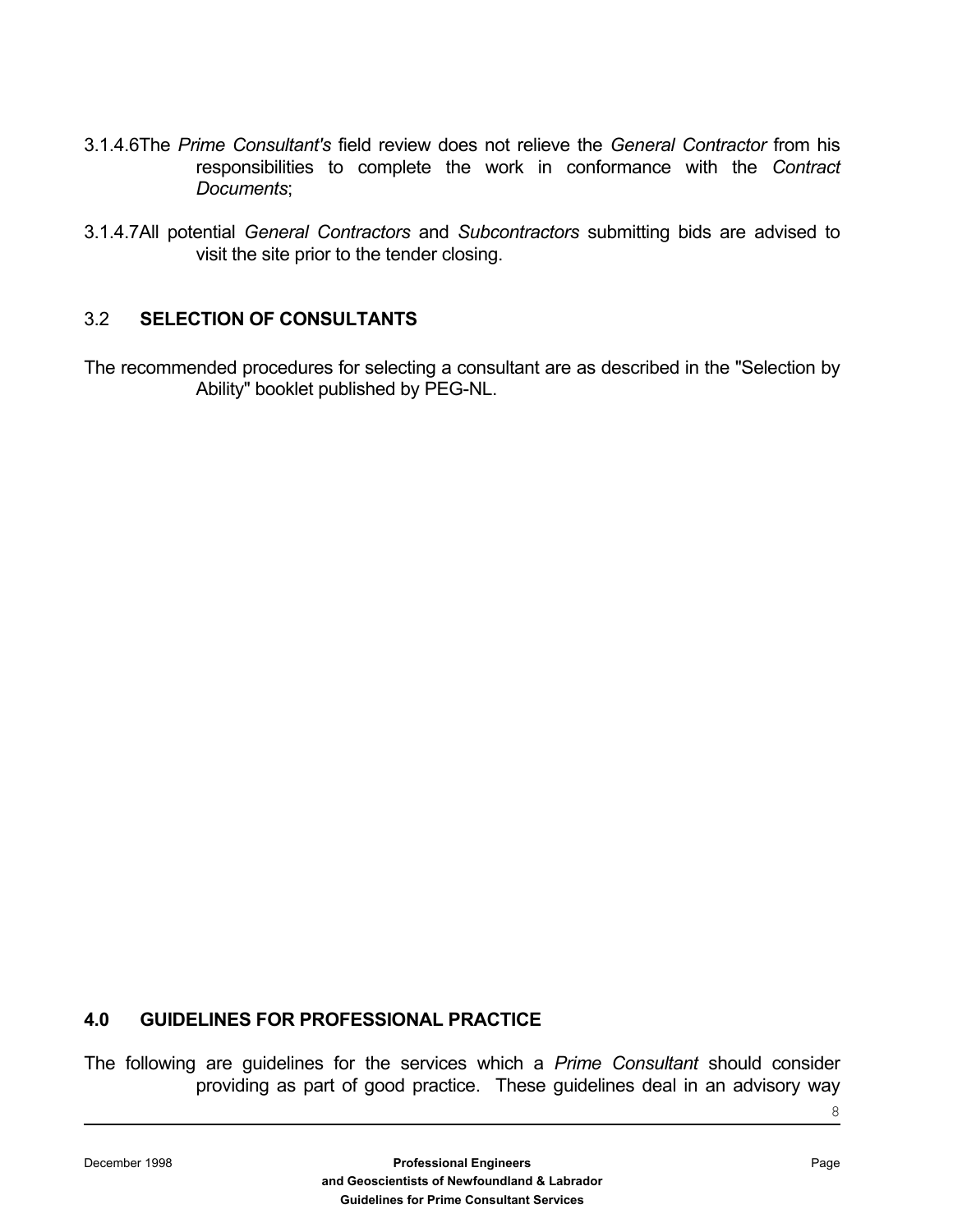with manners of practice and procedure rather than with matters of substantive engineering.

#### 4.1 **SCOPE OF SERVICES**

Before commencement of design services, the *Prime Consultant* shall meet with the *Client* to:

- 4.1.1Determine the terms of reference and the scope of work for *Basic Services* and *Additional Services*;
- 4.1.2Reach agreement on fees, payment schedule and professional liability insurance coverage;
- 4.1.3Reach agreement on a contract.

#### 4.2 **BASIC SERVICES**

The usual stages of the *Basic Services*, discussed as follows, are generally organized in an agreement according to the sequential stages of a typical project. Because of the requirements of the specific project, certain *Basic Services* activities may be required to be performed out of the normal sequence or in different stages than indicated in the scope of services.

#### 4.2.1 **CONCEPTUAL OR SCHEMATIC DESIGN STAGE**

In the Conceptual or Schematic Stage, the *Prime Consultant* will:

4.2.1.1Arrange meetings with the *Client* and design team to obtain the *Client's* instructions regarding functional, aesthetic, cost and scheduling requirements, to prepare a concept design, and to report on the various building systems;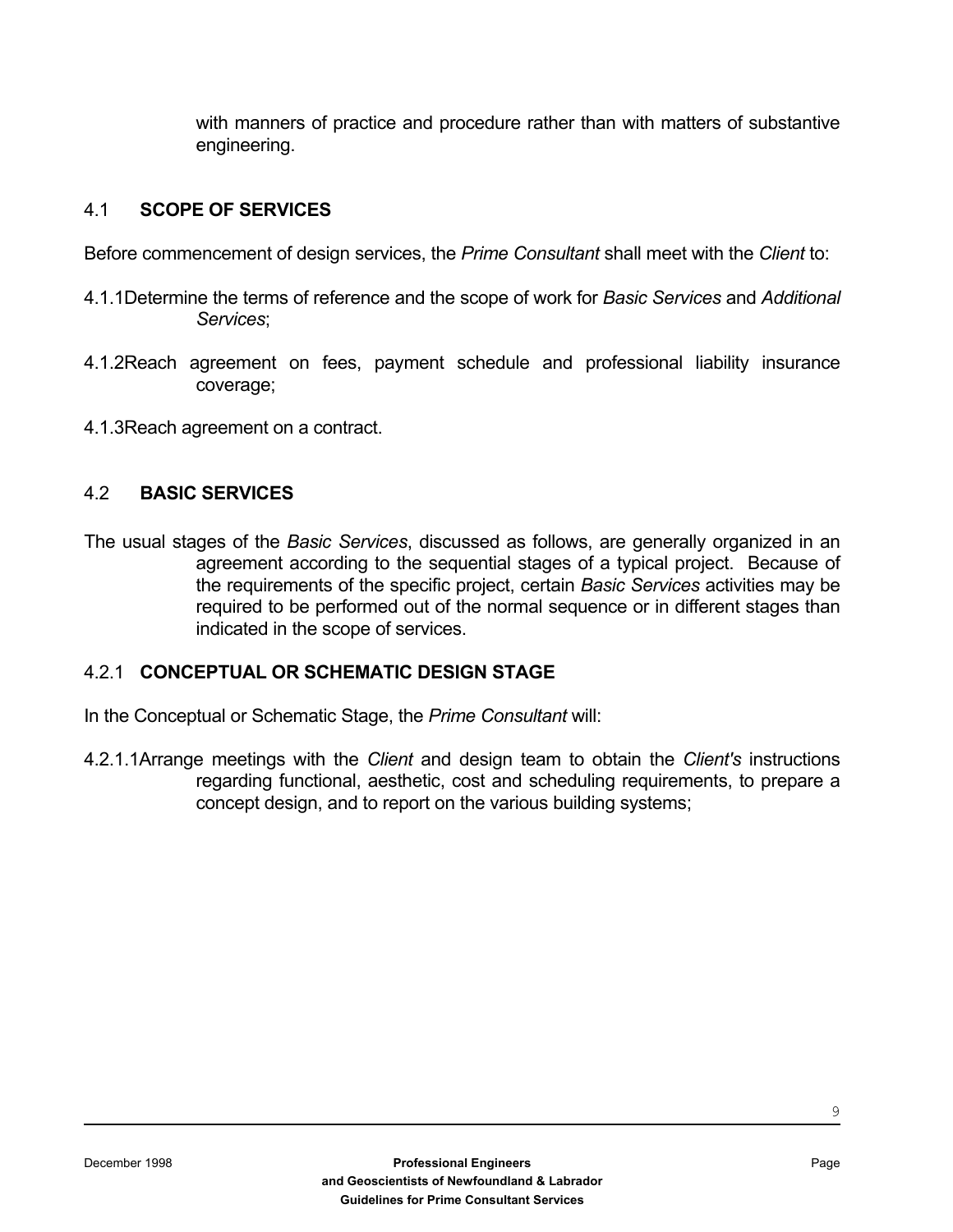- 4.2.1.2Advise the *Owner* on:
	- (a)Any adjustments or review of the building program and any liaison with the Program Consultant;
	- (b)The need for any specialist consultants who may be required for the project such as geotechnical, testing, costing, food services, etc.;
- (c)The project schedule, including any milestone dates;
- (d)The project costing plan;
- (e) Channels of communication;
- (f) The project quality control strategy;
- (g)The number and timing of project team meetings during each stage of the project;
- 4.2.1.3Establish milestone dates for transfer of information between design disciplines;
- 4.2.1.4Conduct field reviews and review existing documentation where appropriate;
- 4.2.1.5Establish building criteria required of the geotechnical consultant and other consultants as required;
- 4.2.1.6Establish design criteria for building systems;
- 4.2.1.7Define applicable codes, regulations, restrictions, insurance requirements and other factors affecting the design of the project;
- 4.2.1.8Establish a conceptual cost estimate;
- 4.2.1.9Establish, where appropriate, comparative information to be used in selection of building systems for the project;
- 4.2.1.10Inform the *Client* of all new construction materials or new techniques proposed for the project and the alternatives, including the risks, advantages and disadvantages over the life of the project, so that the *Client* can make an informed decision before project implementation;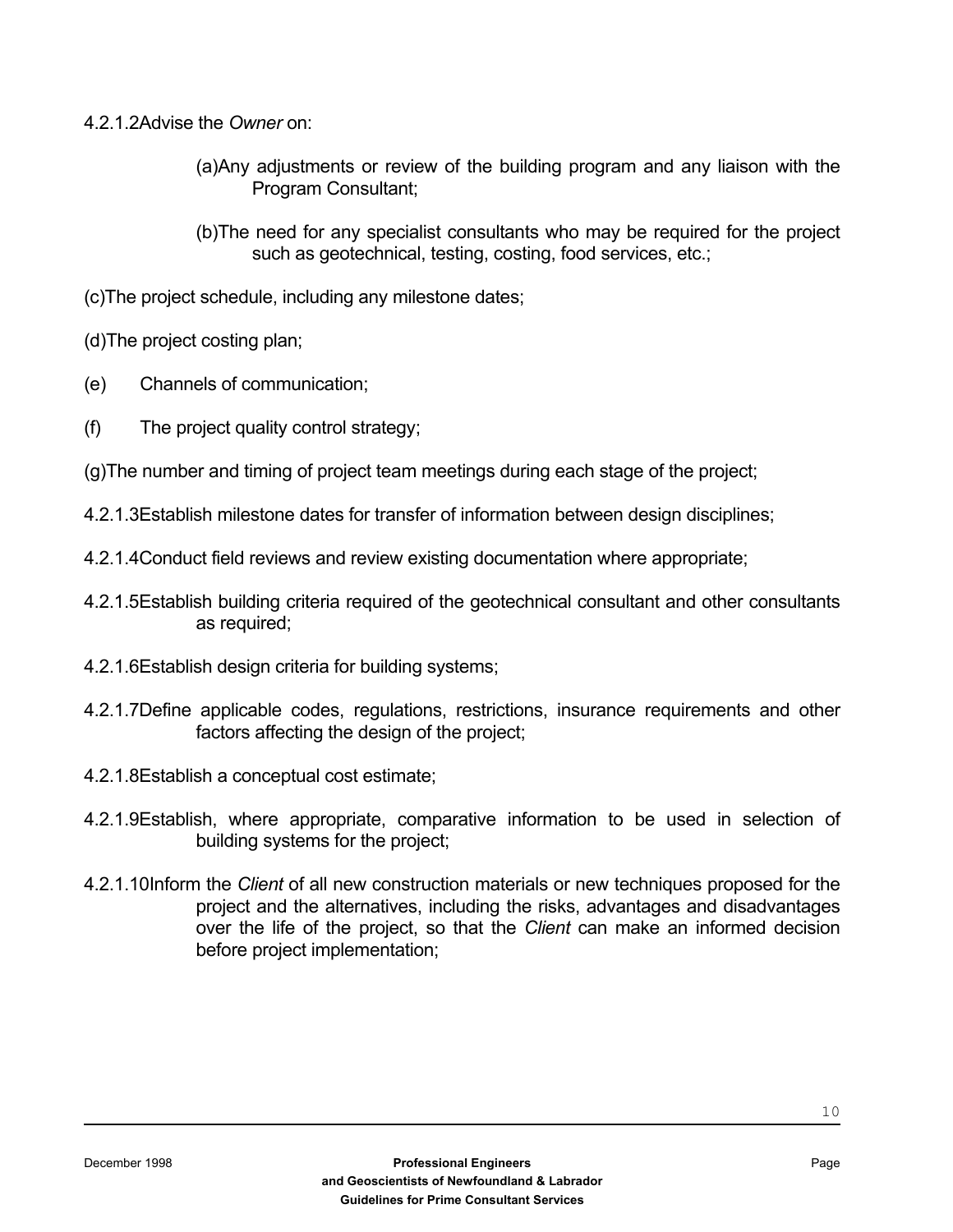#### 4.2.2 **DESIGN DEVELOPMENT STAGE**

- In the Design Development Stage, when the selected scheme is developed in sufficient detail to enable commencement of the final design and construction documents by all participants of the design team, the *Prime Consultant* will:
- 4.2.2.1Arrange and attend meetings with the *Client* and design team;
- 4.2.2.2Identify desired standards of quality and the effect of such standards on serviceability requirements of all building systems;
- 4.2.2.3Review reports by specialist consultants;
- 4.2.2.4Have all design disciplines prepare associated design briefs on all systems;
- 4.2.2.5Prepare or edit the "outline Specifications" for all building systems;
- 4.2.2.6Prepare a preliminary project schedule;
- 4.2.2.7Prepare a preliminary cost estimate or cooperate appropriately with others responsible for reporting the estimate;
- 4.2.2.8Submit a design development report for review and approval by the *Client.*

#### 4.2.3 **CONTRACT DOCUMENT STAGE**

- 4.2.3.1 General:
- (a) Coordinate detail design documents for all building systems;
- (b) Arrange and attend periodic design coordination meetings, as required;
- (c) Coordinate with the *Authorities Having Jurisdiction*, as required;
- (d) Establish testing and inspection requirements;
- (e) Establish all building code requirements;
- (f) Ensure all inter-disciplinary checks are made;
- (g) Ensure that all documents are sealed as per Engineers & Geoscientists Act.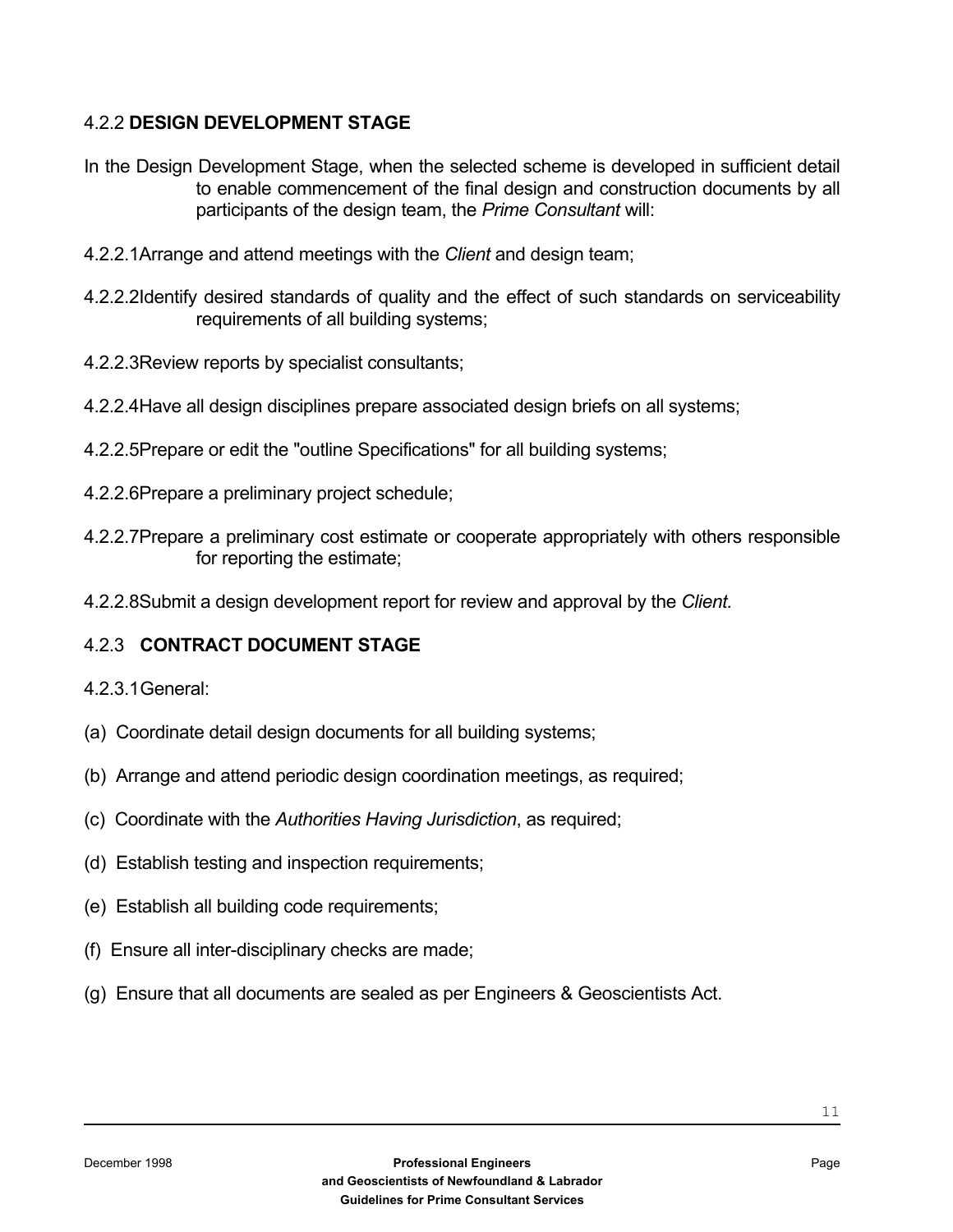#### 4.2.3.2 **Design Calculations**

Ensure that proper design calculations are prepared for all building systems. These should be available for presentation to the owner or authorities having jurisdiction as required.

#### 4.2.3.3 **Drawings**

Coordinate the preparation of all design drawings in accordance with project requirements, and as per design criteria in all applicable discipline guidelines.

#### 4.2.3.3 **Specifications**

Coordinate the preparation of all project specifications and ensure they are arranged to establish quality of the work and to aid in inspection of work.

#### 4.2.4 **TENDERING STAGE**

- 4.2.4.1 Prepare pre-qualification documents, if required;
- 4.2.4.2 Prepare the contract, as required;
- 4.2.4.3 Review bidder's qualifications, if required;
- 4.2.4.4 Assist the *Client* in obtaining required approvals, licences and permits, as required. Prepare documents required by the *Authority Having Jurisdiction*;
- 4.2.4.5 Analyze and evaluate tenders submitted, as required;
- 4.2.4.6 Provide any addenda and clarifications, as required.

#### 4.2.5 **CONSTRUCTION STAGE**

It is essential that *Field Services* during construction be provided for all building systems.

- It is preferable that the *Field Services* during construction be provided by the design consultants. However, where practical the design consultant may delegate these duties to others, while still retaining responsibility.
- *Field Services* during construction will not be construed to relieve the contractor of responsibility for executing the project in accordance with the *Contract Documents*, controlling the project schedule, providing safe working conditions, and correcting any deviations from the *Contract Documents.*
- 4.2.5.1 General Services During Construction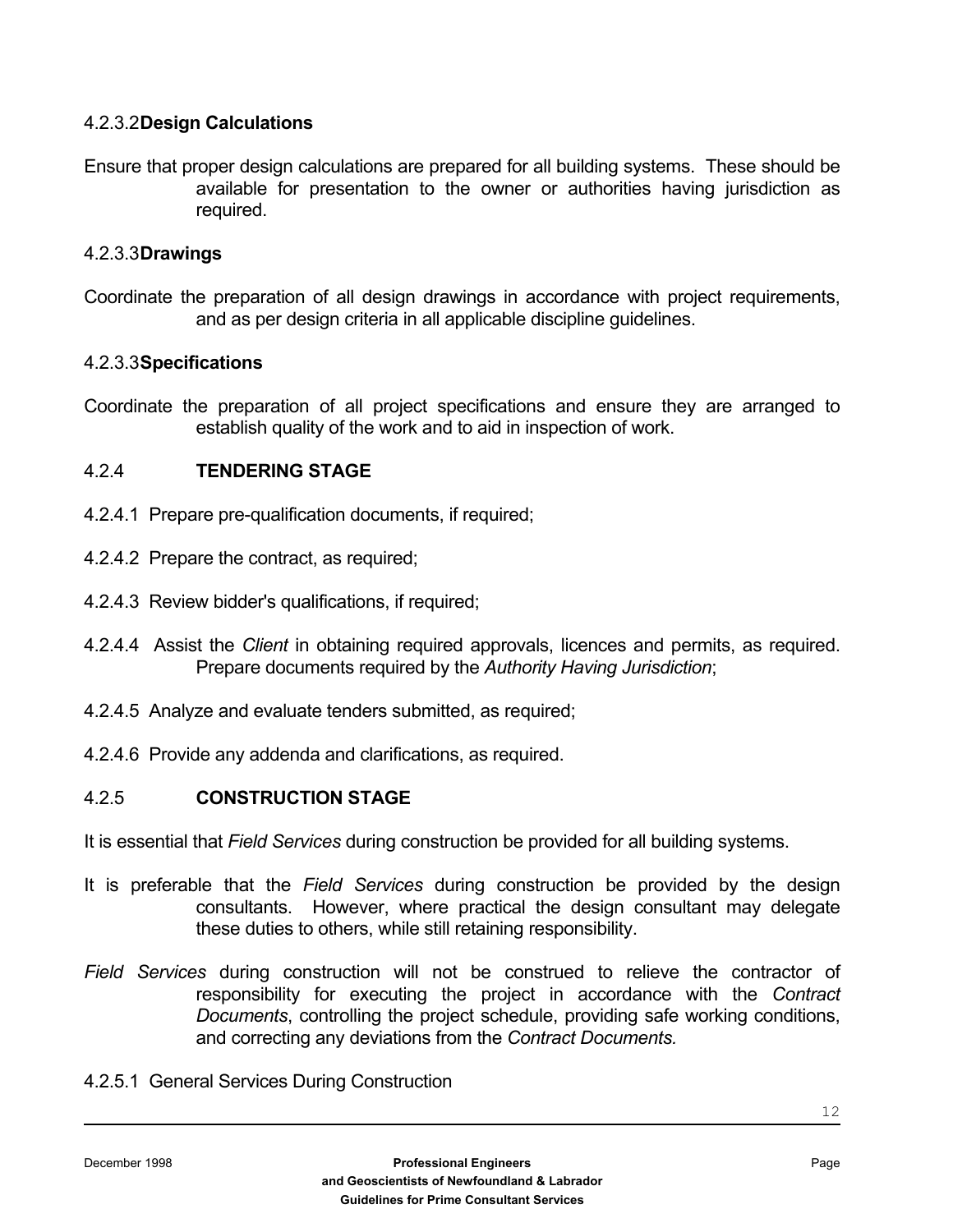General Services, which may vary according to the complexity of the job, should include, but not necessarily be limited to, the following:

(a)Establish schedule for and attend construction meetings, if required;

- (b)Establish communication channels and procedures;
- (c)Establish and schedule procedures for testing and inspections;
- (d)Recommendations to the *Client* on the timing and number of site visits;
- (e)Establish procedures for shop drawings and other *Submittals*;
- (f)Ensure that the quality of materials and workmanship meet the contract documentation;
- (g)Advise the contractor on the interpretation of the drawings and specifications and, if required, issuing supplementary details and instructions during the construction period;
- (h)Advise, the *Client* on the validity of charges for additions or deletions from the contract and on the issue of change orders, if requested;
- (i)Develop an acceptable format and price breakdown structure to facilitate certification of construction progress payments;
- (j)Review and process the contractor's applications for progress payments;
- (k)Review reports from the testing and inspection agencies to determine if the agency has verified compliance of the reported item of work with the *Contract Documents*. Initiate any necessary action;
- (l)Obtain from the contractor necessary certification stating that the work is in accordance with the drawings and specifications;

(m)Ensure that substantial and total performance inspections of all components of the project are conducted noting deficiencies observed and corrected;

(n)Submit *Record Drawings* to the *Authority Having Jurisdiction*.

#### 4.2.5.2 **Review of** *Submittals*

*Submittals* should be reviewed for general compliance with the *Contract Documents*. This review does not alleviate the contractor from ensuring that the *Submittals* are in accordance with the *Contract Documents*.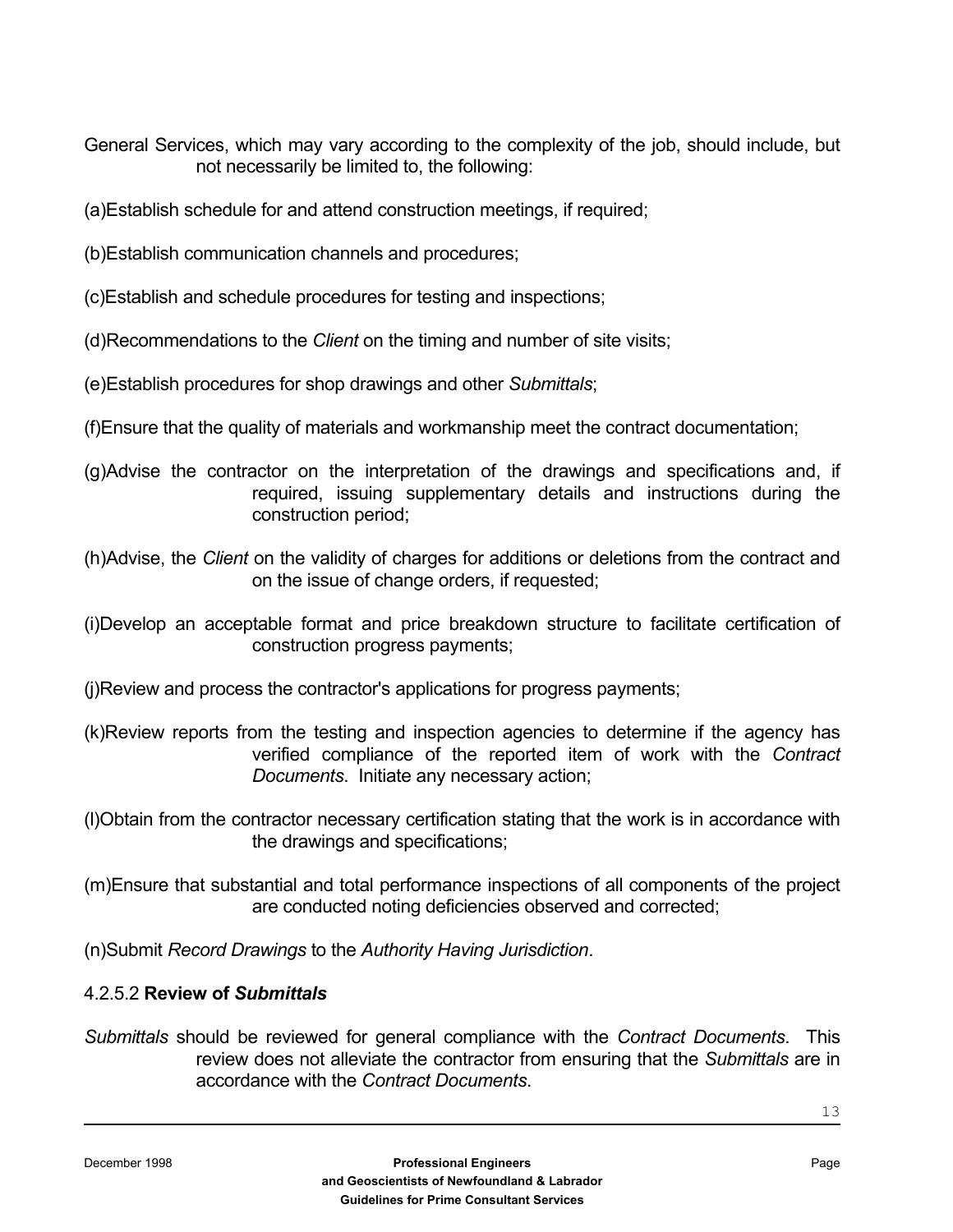The *Prime Consultant* shall:

- (a) Confirm that the *Submittals* have been reviewed and stamped by the *General Contractor* and relevant *Subcontractors* before review by each design discipline;
- (b) Ensure proper review of shop drawings and other *Submittals* for general conformance with the *Contract Documents* and the intent of the design.
- (c) The following is the recommended stamp affixed to all *Submittals* signed and dated by the *Prime Consultant*:

| <b>ABC ENGINEERING LIMITED</b>                                                                                                                                                                                                                                                                                                                                              |                  |  |
|-----------------------------------------------------------------------------------------------------------------------------------------------------------------------------------------------------------------------------------------------------------------------------------------------------------------------------------------------------------------------------|------------------|--|
| Shop Drawing review is solely for purpose of<br>determining adherence to general design concept.<br>Contractor shall remain responsible for any detail design<br>inherent in the shop drawings and for all errors and<br>omissions. Contractor shall remain responsible for<br>confirmation and correlation of all dimensions for<br>fabricated components at the job site. |                  |  |
| <b>REVIEWED</b>                                                                                                                                                                                                                                                                                                                                                             |                  |  |
| <b>REVIEWED &amp; MODIFIED</b>                                                                                                                                                                                                                                                                                                                                              |                  |  |
| <b>REVISE &amp; RESUBMIT</b>                                                                                                                                                                                                                                                                                                                                                |                  |  |
| Date Returned                                                                                                                                                                                                                                                                                                                                                               | Shop Drawing No. |  |
| Reviewed by                                                                                                                                                                                                                                                                                                                                                                 | Job No.          |  |

#### 4.2.5.3 **Field Reviews**

- The *Prime Consultant* must ensure that a responsible person from each building design discipline shall;
- (a) Visit the site at intervals as agreed with the *Client* to observe the quality and the progress of the construction;
- (b) Prepare site visit reports outlining observations and deficiencies in the work and bring them to the attention of the contractor's site representative;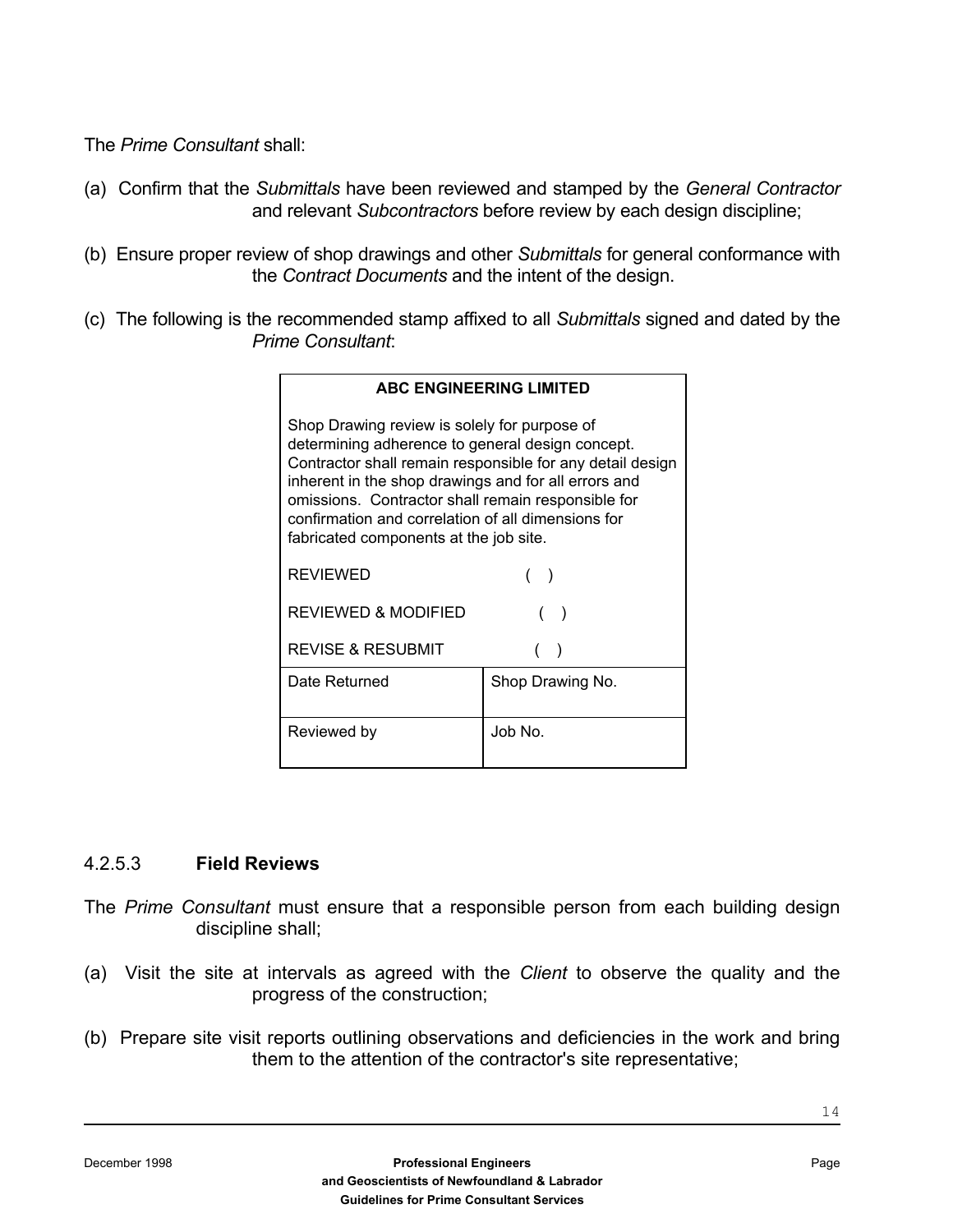- (c) Prepare site visit reports for the *Prime Consultant* to include in necessary instructions to the contractor;
- (d) Conduct a final project review and advise the *Prime Consultant* of all observed defects or deficiencies whether or not they have been previously reported. Include in this report any action recommended for correction or resolution of these defects or deficiencies;
- (e) Conduct warranty inspection, if required.
- The *Prime Consultant* shall advise the *Client* of all observed deviations from the *Contract Documents*, budgets, or project schedules, and necessary actions to address such deviations.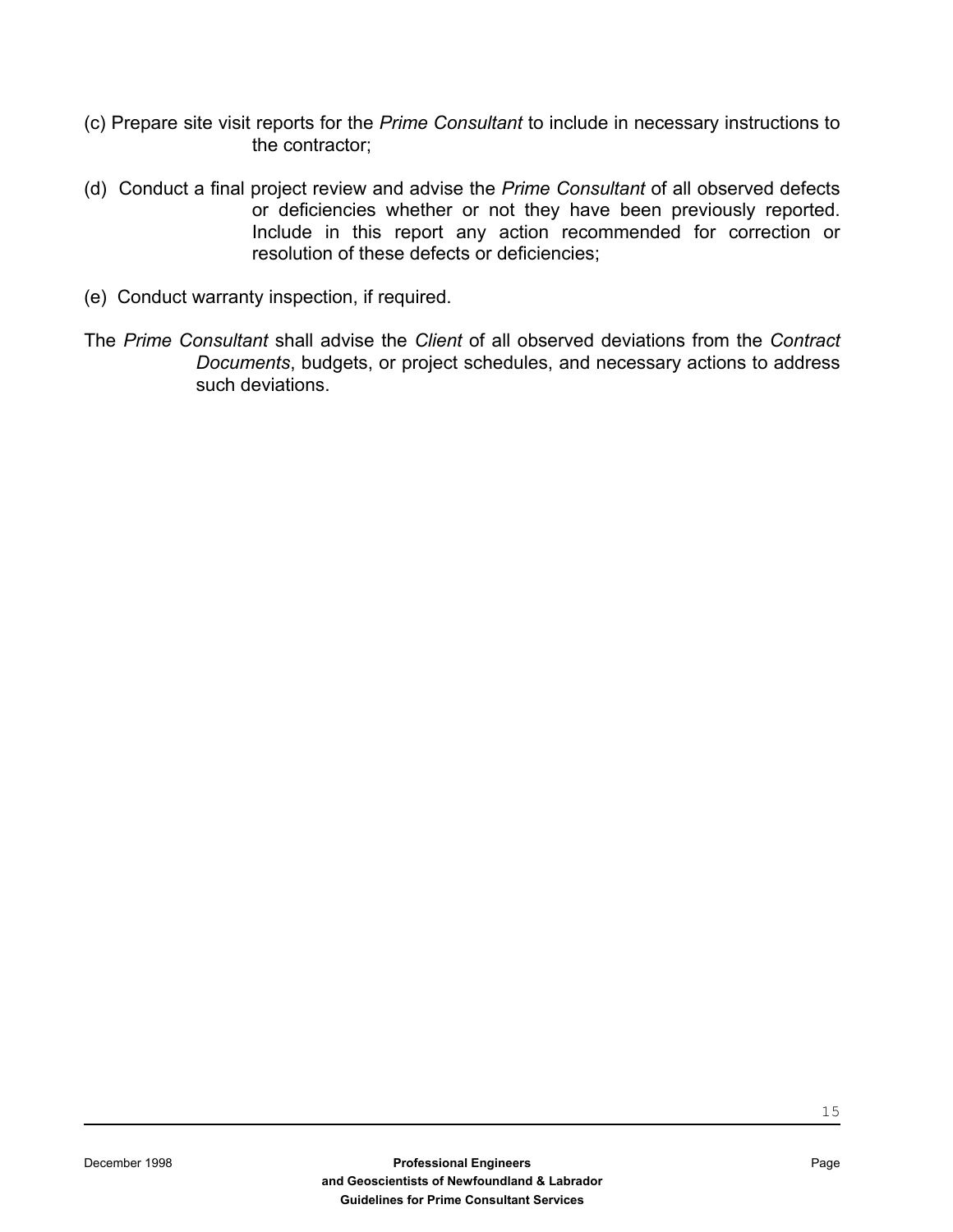#### 4.3 **ADDITIONAL SERVICES**

In addition to the *Basic Services*, the *Prime Consultant* may provide the following *Additional Services* if the *Prime Consultant* and the *Client* reach appropriate mutual agreements. They are generally not considered intrinsic parts of the basic design services, as discussed in Section 4.3, and are not part of the minimum services which the *Prime Consultant* should provide under these guidelines.

Examples of *Additional Services* are:

- 4.3.1 Design work resulting from changes to the project as originally described and agreed to under the contract between the *Prime Consultant* and *Client*, such as changes in scope, complexity, diversity or magnitude of the project;
- 4.3.2 Preparation of alternate designs and related documentation after selection of the project systems made during the conceptual and schematic design stage;
- 4.3.3 Review, design and preparation of documentation of alternate systems, if requested by the *Client*;
- 4.3.4 Work connected with the preparation of documents for tendering segregated contracts, pre-tendered contracts, phased or fast-track construction;
- 4.3.5 Review of alternate designs or products after completion of the *Contract Documents*;
- 4.3.6 Work resulting from changes necessary because of construction cost over-run which is outside the control of the *Prime Consultant*;
- 4.3.7 Translation of *Contract Documents* into a second language, conversion to other units, or special preparation of drawings for reduction;
- 4.3.8 Work associated with building systems beyond those described under *Basic Services*;
- 4.3.9 Preparing detailed cost estimates;
- 4.3.10 Quantity take-offs and preparation of bills of materials;
- 4.3.11 Preparation of building or site models;
- 4.3.12 Field investigation of existing buildings and structures including surveys of existing construction;
- 4.3.13 Tenant-related design services;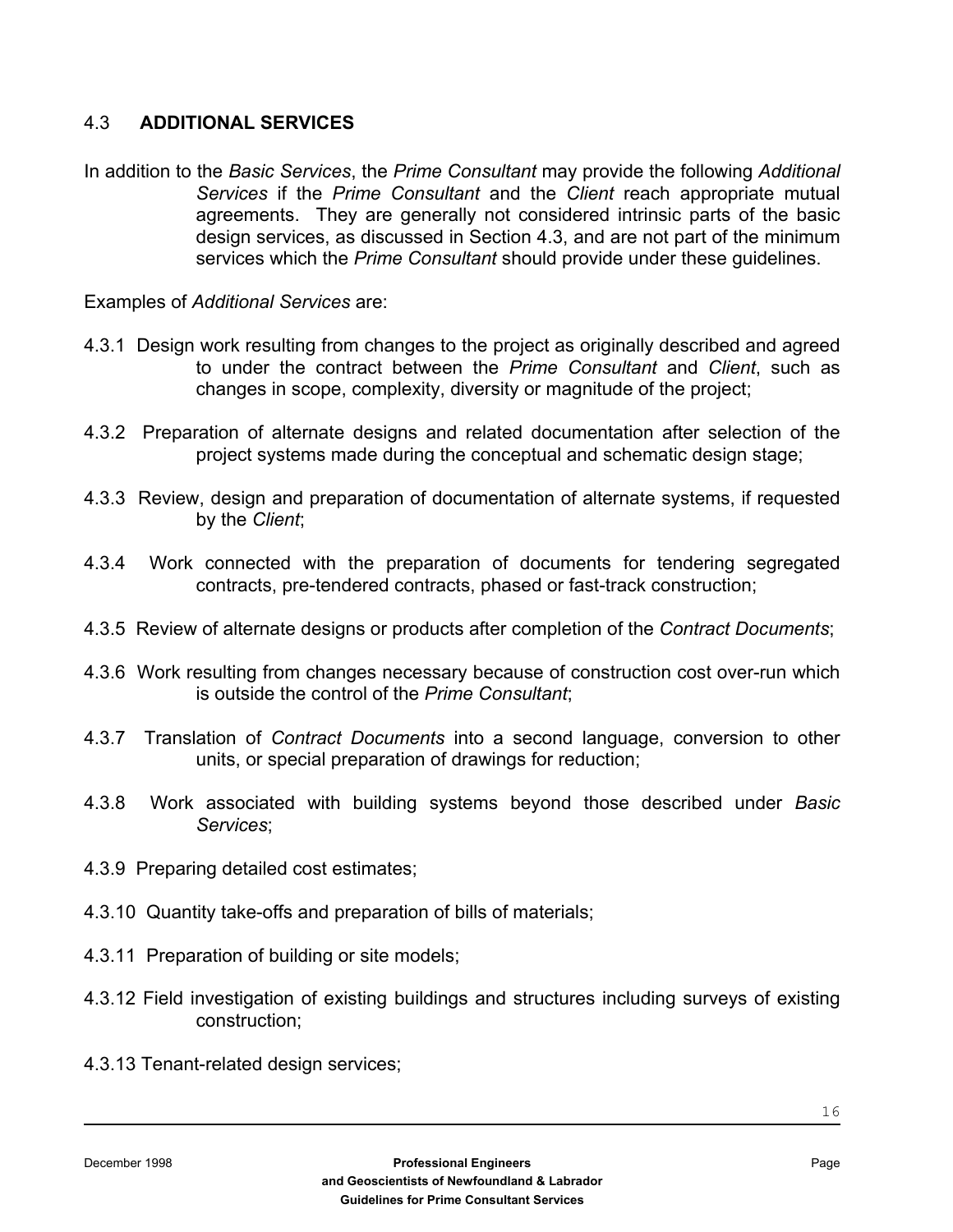- 4.3.14 Design or review of the contractor's methods, procedures and construction equipment with respect to the effect on the building;
- 4.3.15 Review of additional *Submittals* when occasioned by improper or incomplete *Submittals*;
- 4.3.16 Work resulting from corrections or revisions required because of errors or omissions in construction by the contractor;
- 4.3.17 Full time field supervisor;
- 4.3.18 Extra work arising from disputes due to problems outside the control of the *Prime Consultant*;
- 4.3.19 Preparation of *Record Drawings* of the buildings;
- 4.3.20 Work due to extended time schedules for design or construction beyond the control of the *Prime Consultant*;
- 4.3.21 Services as an expert witness in connection with any public hearing, arbitration, or court proceedings concerning the project, including attendant preparation for same;
- 4.3.22 Work resulting from damage as the result of fires, man-made disasters, or natural disasters;
- 4.3.23 Travelling time outside of normal requirements.